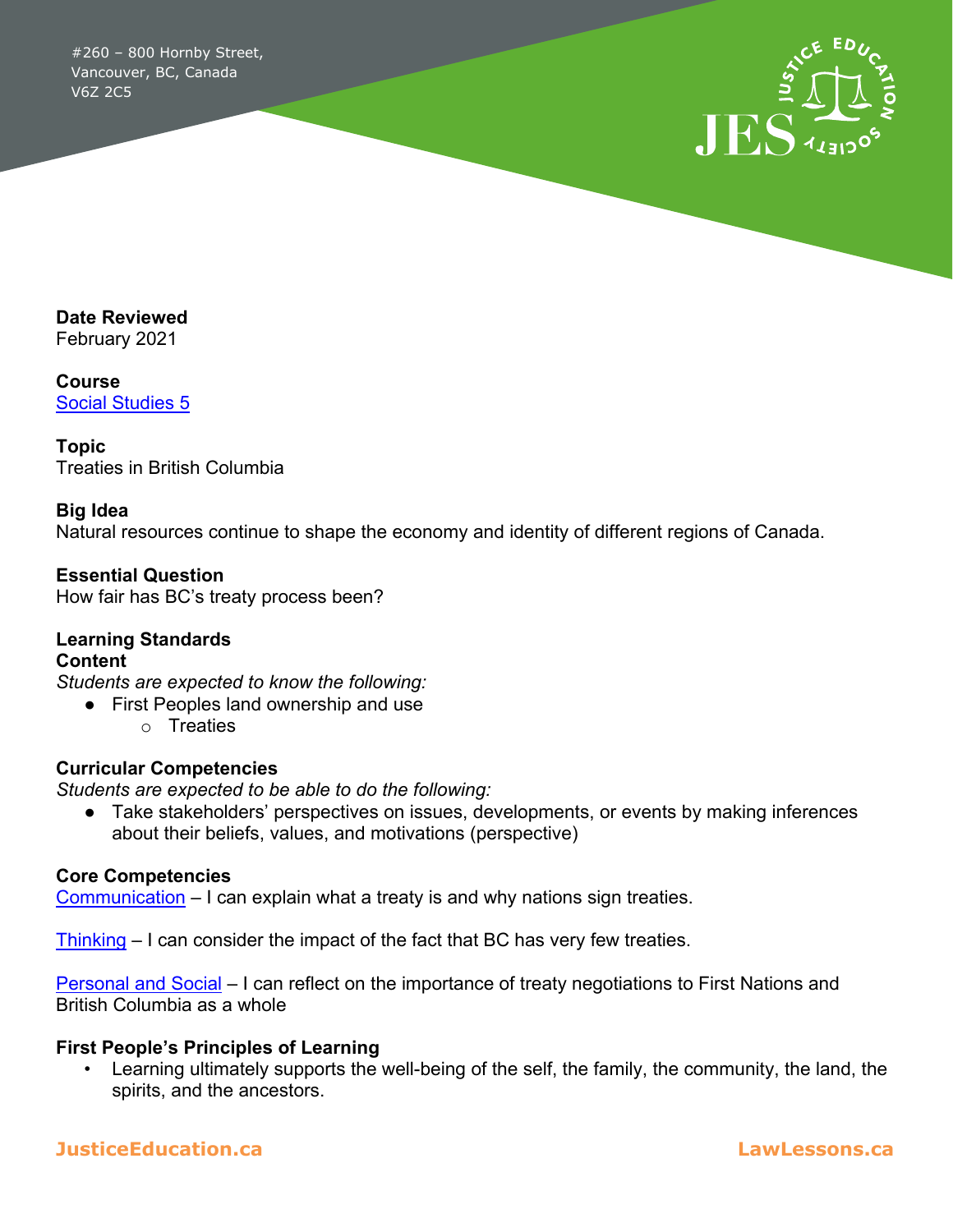### **Introduction**

- Write the word "treaty" on the board. Explain that treaty is another word for an agreement between nations. Treaties between First Nations were spoken (oral). Written treaties were created between First Nations and Britain and later with Canada.
- Introduce the concept of treaties by showing the Heritage Minute video [Naskumituwin \(Treaty\)](https://www.youtube.com/watch?v=mVVD9yYCKiI&feature=emb_logo) (1:00) which depicts the making of Treaty 9 from the perspective of an 18-year-old Cree hunter.
- Use a [Think Pair Share](http://www.readwritethink.org/professional-development/strategy-guides/using-think-pair-share-30626.html) strategy to discuss:
	- o Why did the Cree sign Treaty 9?
	- o Why were treaties necessary for the creation of Canada?
	- o What problems can result when an agreement isn't followed?

### **Pre-Assessment**

- Have students respond in their journals:
	- o Why would the Canadian government want to sign treaties with First Nations?
	- o Why would First Nations agree to sign treaties with the government?

## **Interactive Learning Activities**

Part 1: Treaties in BC

- Explain that most treaties in Canada were signed more than 100 years ago. In BC, only two treaties were signed over 100 years ago. While there are 203 First Nations in BC, there are very few treaties.
- Help students find out the name(s) of the First Nation(s) territory that their community is located on by using the website [Native Land.](https://native-land.ca/resources/territory-acknowledgement/)
- Ask students whether they know if their community is on treaty land or if it is on territory where no treaty was signed. Explain that if no treaty exists, the land is unceded which means that the land has not been surrendered.
- Have each student write a personal land acknowledgement for their community using the handout "Land Acknowledgement".

Part 2: Historical Treaties in BC

- Explain that the first treaties in what is now BC were on Vancouver Island. Between 1850 and 1854, fourteen small treaties were made on Vancouver Island between several First Nations and James Douglas, governor of the Colony of Vancouver Island. At that time, Vancouver Island was a British colony and Britain wanted the land for settlers. The First Nations agreed to share part of their territories with the settlers. In exchange, Governor Douglas provided them with a small amount of money, clothing, and blankets.
- Provide students with the handout "Vancouver Island Treaties". Have them work in small groups to read the excerpt from the treaties and to answer the questions.
- Explain that the only other treaty signed over 100 years ago that included part of BC was Treaty 8. In 1899, a large treaty was made between the Government of Canada and First Nations in the Peace River region of northeastern BC, Alberta, Saskatchewan, and Northwest Territories.
- Use a [jigsaw strategy](https://www.teachhub.com/teaching-strategies/2016/10/the-jigsaw-method-teaching-strategy/) to have students cooperatively research Treaty 8. Divide students into five groups and assign each group one of the questions from the handout "Treaty 8". Provide students with access to [Canadian Encyclopedia](about:blank) and the Government of Canada's Treaty [Research Report](https://www.rcaanc-cirnac.gc.ca/eng/1100100028809/1564415096517) in order to conduct their research

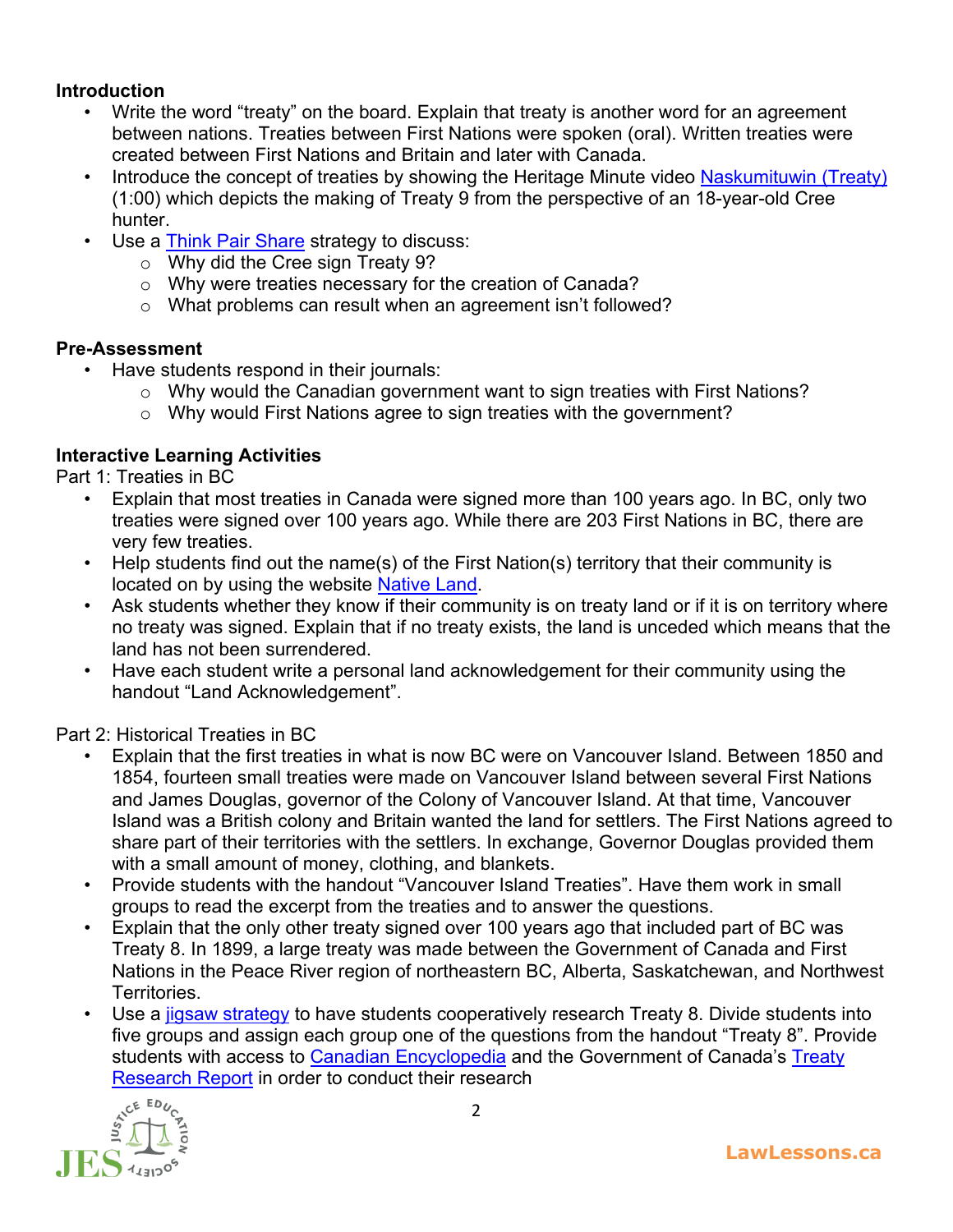• Once groups have completed their research have them share their findings with the class so that all students will have answers to each of the questions.

Part 3: Modern Treaties in BC

- Explain that except for the Vancouver Island treaties and Treaty 8, the land rights of First Nations in BC were ignored or denied by governments for over 100 years. Most of BC has no treaties which means that the First Nations never gave up their claim to the land.
- Show the short BC Treaty Commission video [BC Treaty 101](https://www.youtube.com/watch?v=XfhbrP_OVwo) (3:49) about the treaty negotiation process in BC.
- Model how to use the [BC Treaty Commission website](http://www.bctreaty.ca/negotiation-update) to find out whether any of the First Nations in your region are currently taking part in the treaty process. If so, what stage of negotiations are they at?

# **Post-Assessment**

- Why are treaty negotiations important for First Nations?
- Why are treaty negotiations important for all people in BC?
- How fair has BC's treaty process been in the past?
- How fair is BC's treaty process today?

# **Extension Activities**

- Not all First Nations choose to negotiate treaties. Explain that one alternative to the BC Treaty Process is for First Nations to go to court to have their Indigenous Rights and Title legally affirmed.
- Have students use the Legislative Assembly of British Columbia's site to research the 2014 [Tsilhqot'in Decision.](https://www.leg.bc.ca/dyl/Pages/2014-Tsilqhot%E2%80%99in-Decision.aspx) Students can summarize the decision using the handout "Tsilhqot'n Decision".
- Have students brainstorm reasons that a First Nation would object to the province allowing a private company to log their traditional territory.
- Show the CBC video [Tsilhqot'in First Nation granted BC title claim in Supreme Court ruling](https://www.youtube.com/watch?v=z4D85H7lQxEE&feature=youtu.be) (3:57)

# **Additional References**

British Columbia. [n.d.] "1850 - Douglas Treaties." *Legislative Assembly. Discover Your Legislature. History.*

<https://www.leg.bc.ca/dyl/Pages/1850-Douglas-Treaties.aspx>

British Columbia. [n.d.] "History of Treaties in B.C." *First Nations Negotiations. About First Nations Treaty Process*.

[https://www2.gov.bc.ca/gov/content/environment/natural-resource-stewardship/consulting-with-first](https://www2.gov.bc.ca/gov/content/environment/natural-resource-stewardship/consulting-with-first-nations/first-nations-negotiations/about-first-nations-treaty-process/history-of-treaties-in-bc)[nations/first-nations-negotiations/about-first-nations-treaty-process/history-of-treaties-in-bc](https://www2.gov.bc.ca/gov/content/environment/natural-resource-stewardship/consulting-with-first-nations/first-nations-negotiations/about-first-nations-treaty-process/history-of-treaties-in-bc)

Canada. 2010. "Why is Canada Negotiating Treaties in BC?" *Indigenous and Northern Affairs Canada.*

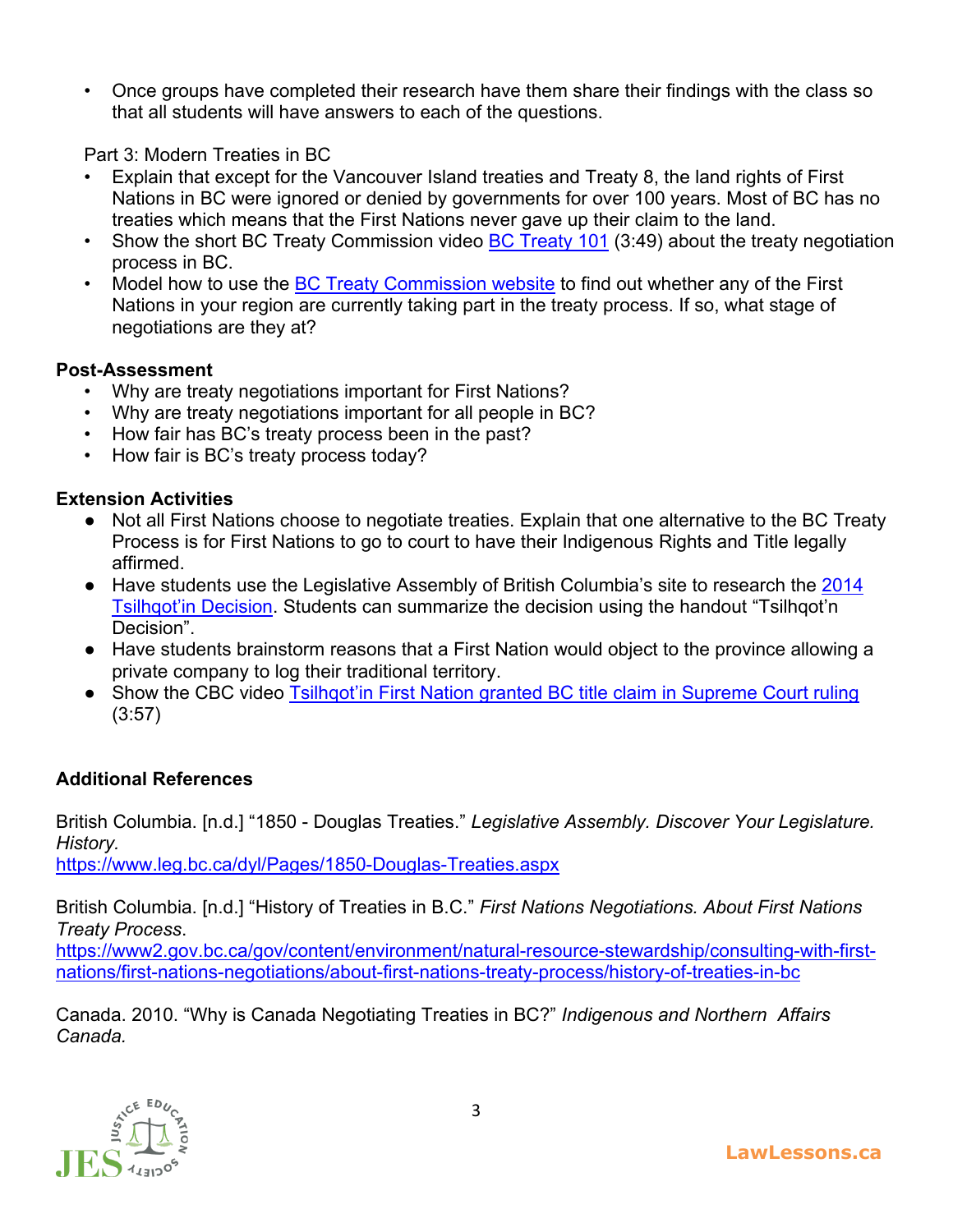[https://www.aadnc-](https://www.aadnc-aandc.gc.ca/eng/1100100022836/1100100022837#:%7E:text=In%20BC%20%2C%20however%2C%20very%20few,Nations%20and%20the%20federal%20government)

[aandc.gc.ca/eng/1100100022836/1100100022837#:~:text=In%20BC%20%2C%20however%2C%20](https://www.aadnc-aandc.gc.ca/eng/1100100022836/1100100022837#:%7E:text=In%20BC%20%2C%20however%2C%20very%20few,Nations%20and%20the%20federal%20government) [very%20few,Nations%20and%20the%20federal%20government](https://www.aadnc-aandc.gc.ca/eng/1100100022836/1100100022837#:%7E:text=In%20BC%20%2C%20however%2C%20very%20few,Nations%20and%20the%20federal%20government)

Canada. 2013. "Conveyance of Land to Hudson's Bay Company by Indian Tribes." From: Papers Connected with the Indian Land Question, 1850-1875, Victoria, R. Wolfenden, 1875. *Treaty Texts - Douglas Treaties.*

<https://www.rcaanc-cirnac.gc.ca/eng/1100100029052/1581515763202>

Elementary Teachers' Federation of Ontario (ETFO). 2019. "An Introduction to Treaties: Compilation of Online Resources." Toronto: ON <https://etfofnmi.ca/wp-content/uploads/2019/10/Treaties.pdf>

Hanson, E. 2009. "Aboriginal Title." *University of British Columbia. First Nations and Indigenous Studies.*  [https://indigenousfoundations.arts.ubc.ca/aboriginal\\_title/](https://indigenousfoundations.arts.ubc.ca/aboriginal_title/)

Historica Canada. [n.d.] "Treaties in Canada: Education Guide." [http://education.historicacanada.ca/files/31/Treaties\\_English.pdf](http://education.historicacanada.ca/files/31/Treaties_English.pdf)

Slattery, B. 2015. "The Royal Proclamation of 1763 and the Aboriginal Constitution" In Terry Fenge and Jim Aldridge, eds., *Keeping Promises: The Royal Proclamation of 1763, Aboriginal Rights, and Treaties in Canada*. Montreal & Kingston: McGill-Queen's University Press, 2015, 14-32, ISBN: 978- 0-7735-4587-8, Available at SSRN: <https://ssrn.com/abstract=3340293>

Te'Mexw Treaty Association. [n.d.] "Douglas Treaties." Victoria, B.C. The Association. <https://temexw.org/moderntreaties/douglas-treaties/>

Tesar, Alex, "Treaty 8". In *The Canadian Encyclopedia*. Historica Canada. Article published August 29, 2016; Last Edited August 29, 2016. <https://www.thecanadianencyclopedia.ca/en/article/treaty-8>

Wood, Chris, "Nisga'a Land Treaty". In *The Canadian Encyclopedia*. Historica Canada. Article published December 03, 2012; Last Edited December 16, 2013. <https://www.thecanadianencyclopedia.ca/en/article/nisgaa-land-treaty>

University of British Columbia. 2020. "Resources." *Aboriginal Treaties*. [https://guides.library.ubc.ca/aboriginal\\_treaties/resources](https://guides.library.ubc.ca/aboriginal_treaties/resources)

University of British Columbia. 2021. "Treaties." *Indigenous Education K-12*. [https://guides.library.ubc.ca/indigenous\\_ed\\_k12/treaties](https://guides.library.ubc.ca/indigenous_ed_k12/treaties)

## **Materials and Resources**

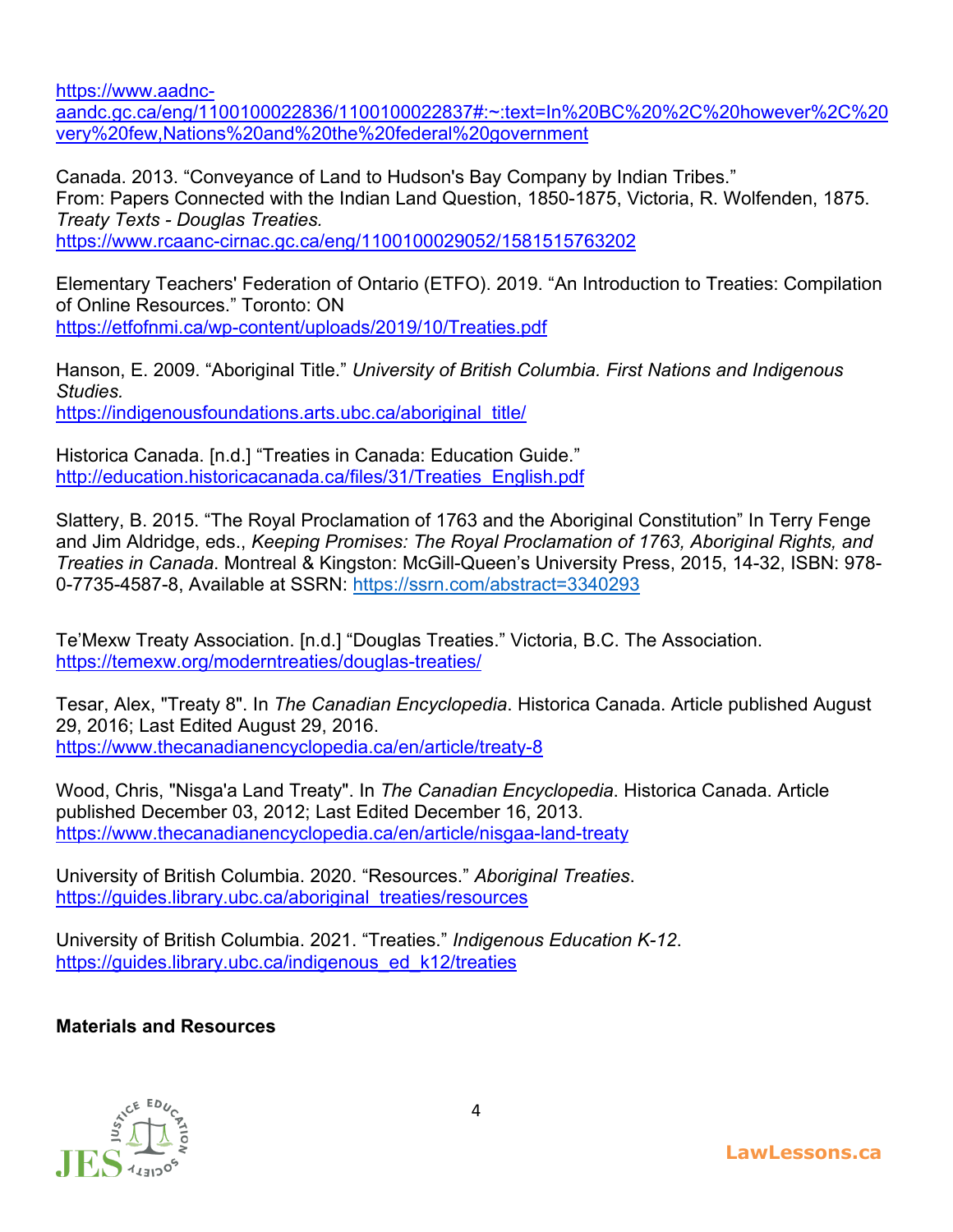## **Land Acknowledgement**

*Create a land acknowledgement for you school or community.*

What nation's land is your school or community located on? There may be more than one.

Is there a treaty for this land? If yes, name the treaty.

If no treaty been signed, note that the land is unceded territory.

What is an important thing about the history of this territory?

What is your relationship to this territory? Where did your family come from before they came to this territory?

I live, learn, and play on the traditional (unceded?) land of the

(nation names)

This is **Example 2** and 2 and 2 and 2 and 2 and 2 and 2 and 2 and 2 and 2 and 2 and 2 and 2 and 2 and 2 and 2 and 2 and 2 and 2 and 2 and 2 and 2 and 2 and 2 and 2 and 2 and 2 and 2 and 2 and 2 and 2 and 2 and 2 and 2 and (name the treaty or say that it is unceded)

This territory (write one thing to remember about the history of this territory)

My relationship to this territory is (you may want to say that you are a settler and where your family has come from)

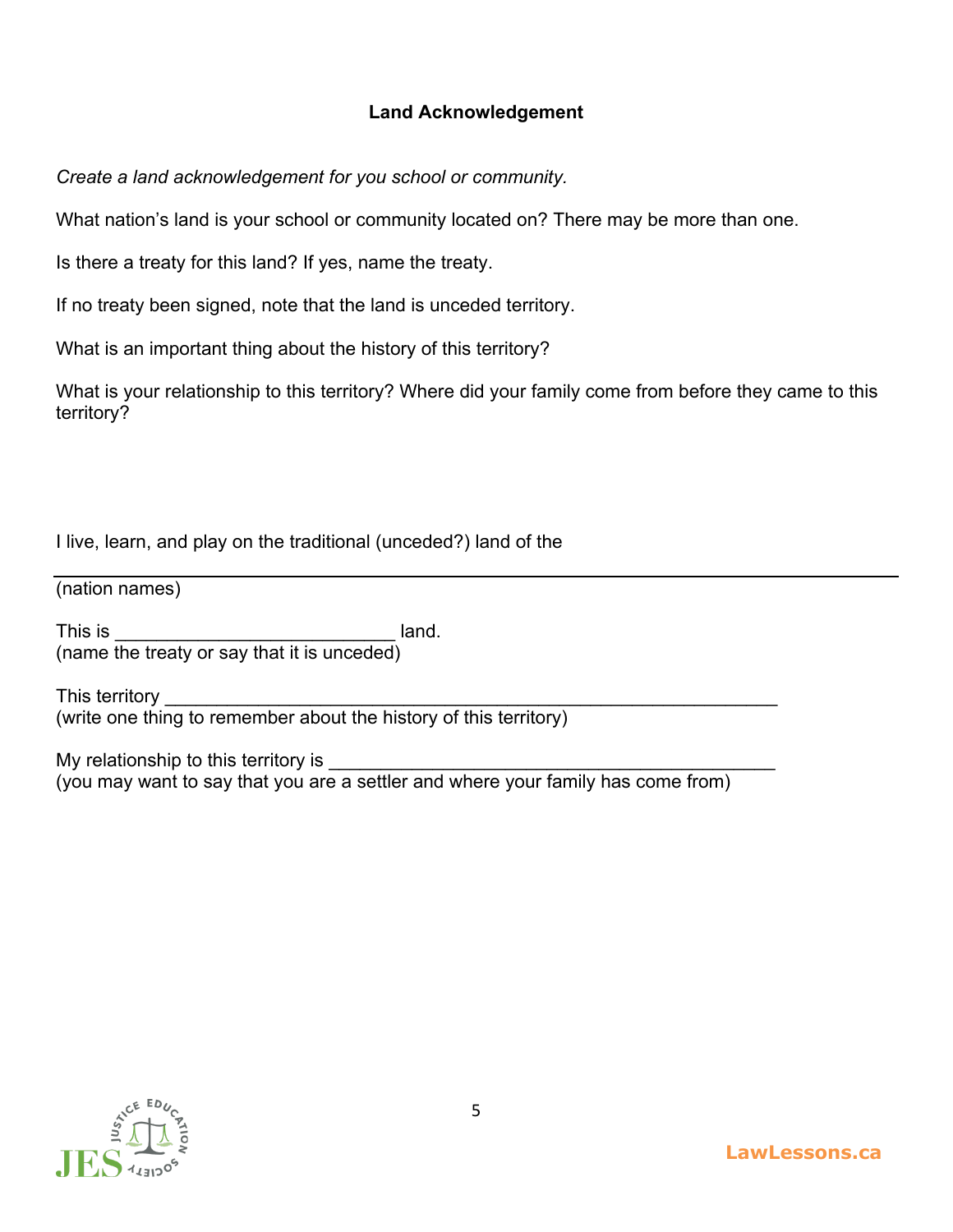## **Vancouver Island Treaties**

Canada and the First Nations that made treaties had different understandings about what they were signing. They spoke different languages. They had different histories, worldviews and values. They also had very different ideas of land ownership. First Nations believed they were agreeing to share the land. Canada believed First Nations were giving away or selling the land.

The following text is included in each of the Vancouver Island treaties:

*The condition of our understanding of this sale is this, that our village sites and enclosed fields are to be kept for our own use, for the use of our children, and for those who may follow after us; and the*  land shall be properly surveyed hereafter. It is understood, however, that the land itself, with these *small exceptions, becomes the entire property of the white people for ever; it is also understood that we are at liberty to hunt over the unoccupied lands, and to carry on our fisheries as formerly.*

What did the First Nations give up?

What did the First Nations keep?

How did different views of land ownership affect each group's understanding of the treaty?

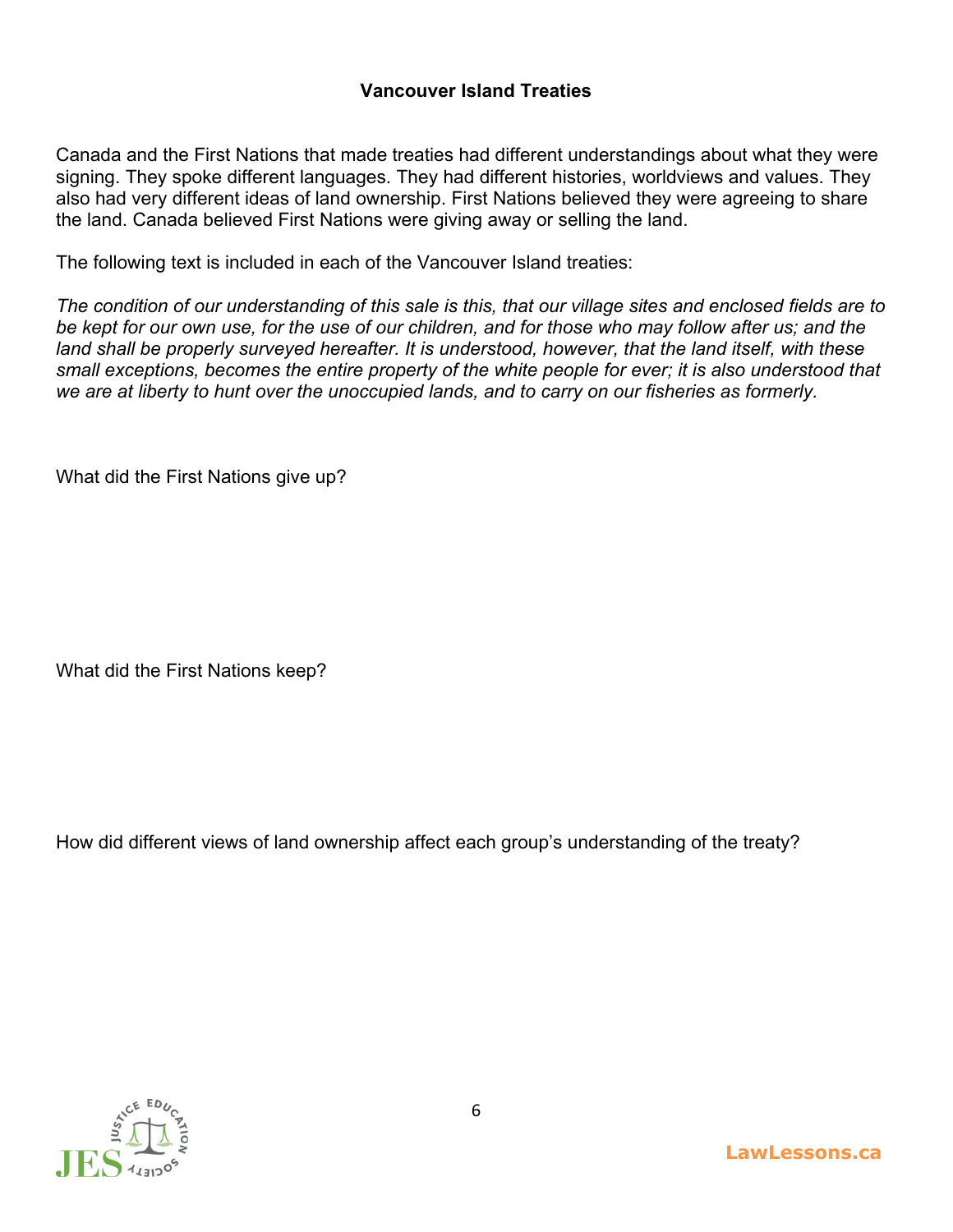### **Vancouver Island Treaties Answer Key**

Canada and the First Nations that made treaties had different understandings about what they were signing. They spoke different languages. They had different histories, worldviews and values. They also had very different ideas of land ownership. First Nations believed they were agreeing to share the land. Canada believed First Nations were giving away or selling the land.

The following text is included in each of the Vancouver Island treaties:

*The condition of our understanding of this sale is this, that our village sites and enclosed fields are to be kept for our own use, for the use of our children, and for those who may follow after us; and the land shall be properly surveyed hereafter. It is understood, however, that the land itself, with these small exceptions, becomes the entire property of the white people for ever; it is also understood that we are at liberty to hunt over the unoccupied lands, and to carry on our fisheries as formerly.*

What did the First Nations give up?

● *Ownership of most of the land*.

What did the First Nations keep?

- *Village sites and fields for continued use*
- *Hunting and fishing rights*

How did different views of land ownership affect each group's understanding of the treaty?

- *The Indigenous people did not think of land as something that could be privately owned.*
- *The government felt that it had bought the land.*

*\*Note that these treaties have been successfully relied upon in several modern-day court proceedings regarding hunting and fishing rights, and provide the basis of ongoing legal action regarding a village site in the Victoria area.*

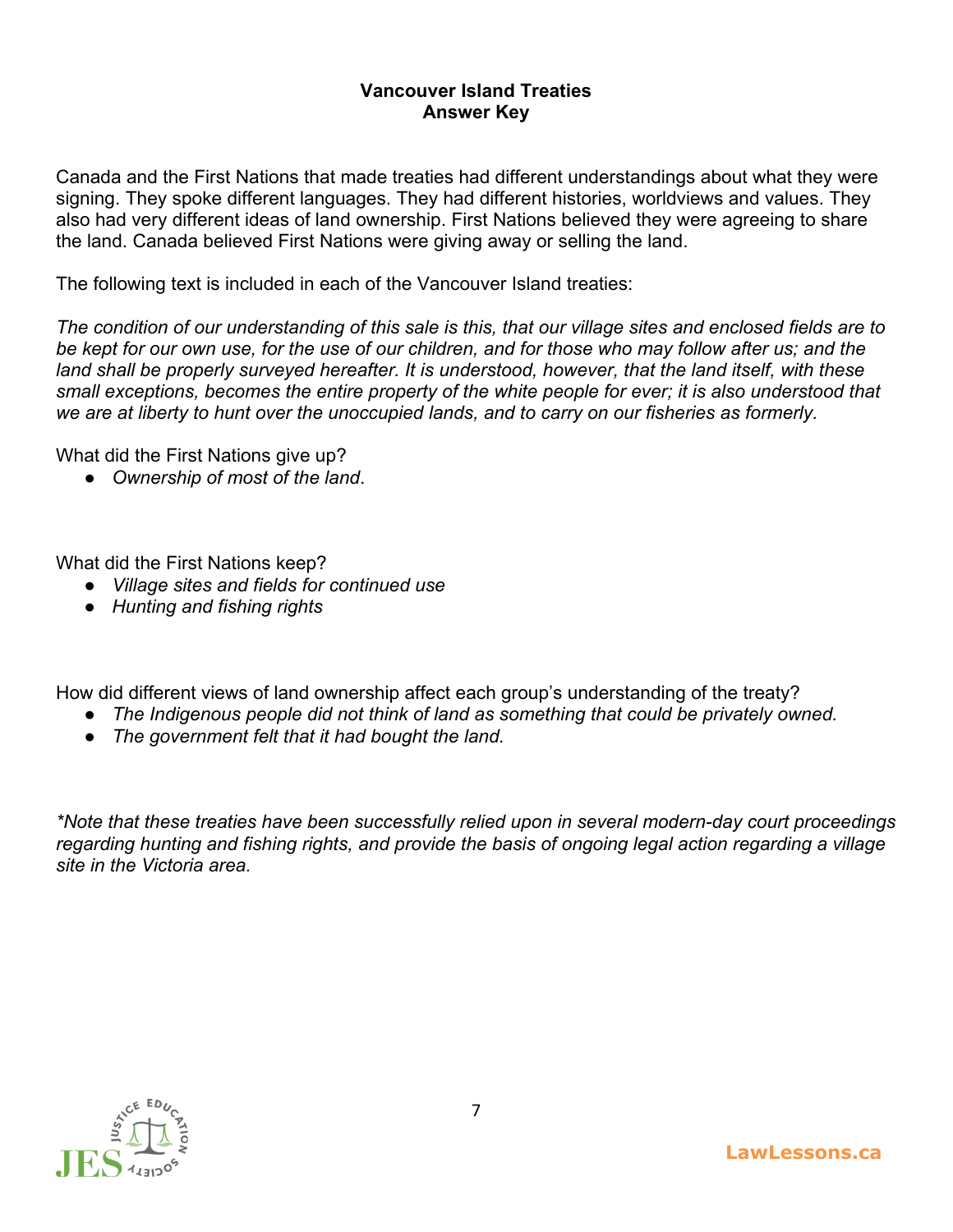# **Treaty 8**

- 1. Why was a treaty required in this time and place?
- 2. What First Nations were included in this treaty?
- 3. What did the First Nations want from the treaty process?
- 4. What did the government want from the treaty process?
- 5. What were the main terms of the treaty?

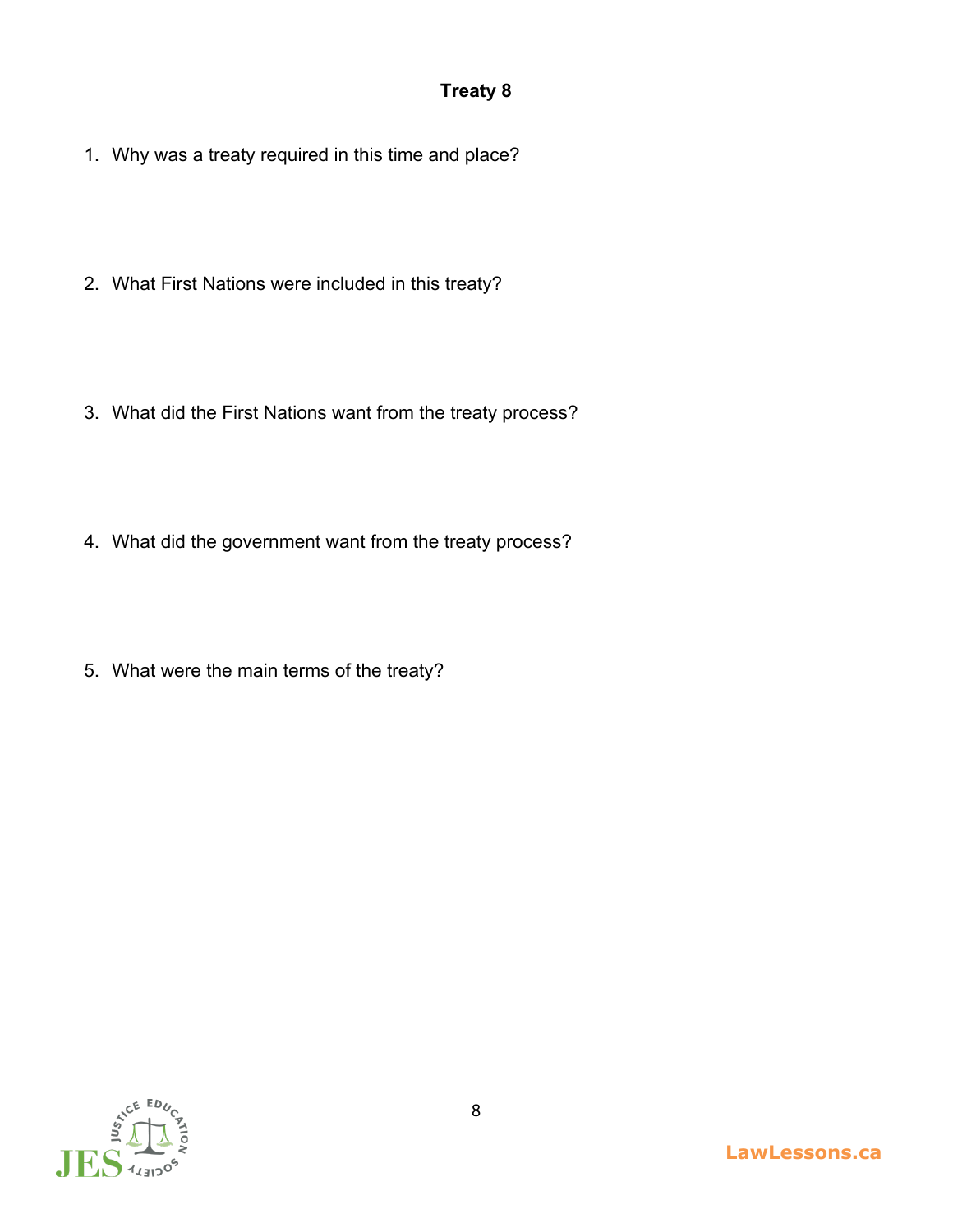# **Treaty 8 Answer Key**

- 1. Why was a treaty required in this time and place?
	- Klondike Gold Rush brought many Europeans north into the area where many Indigenous People already lived
	- Some settlers and prospectors did not treat the First Peoples fairly and there was conflict
- **2.** What First Nations were included in this treaty?
	- the Cree, Chipewyan, Beaver and others
- **3.** What did the First Nations want from the treaty process?
	- hunting, fishing, and trapping rights on the land
- **4.** What did the government want from the treaty process?
	- to control the land
	- to open the region to trade, travel, immigration, mining and lumbering
	- enable the North West Mounted Police to protect the region
- **5.** What were the main terms of the treaty?
	- Land--transferred from First Nations to Canada
	- Reserves--one square mile for every five people
	- Lifestyle--Aboriginal rights to hunt and fish would be regulated by the government. Provided equipment and animals to encourage farming.
	- Money—lump sum payment plus annual payments to First Peoples in exchange for land.

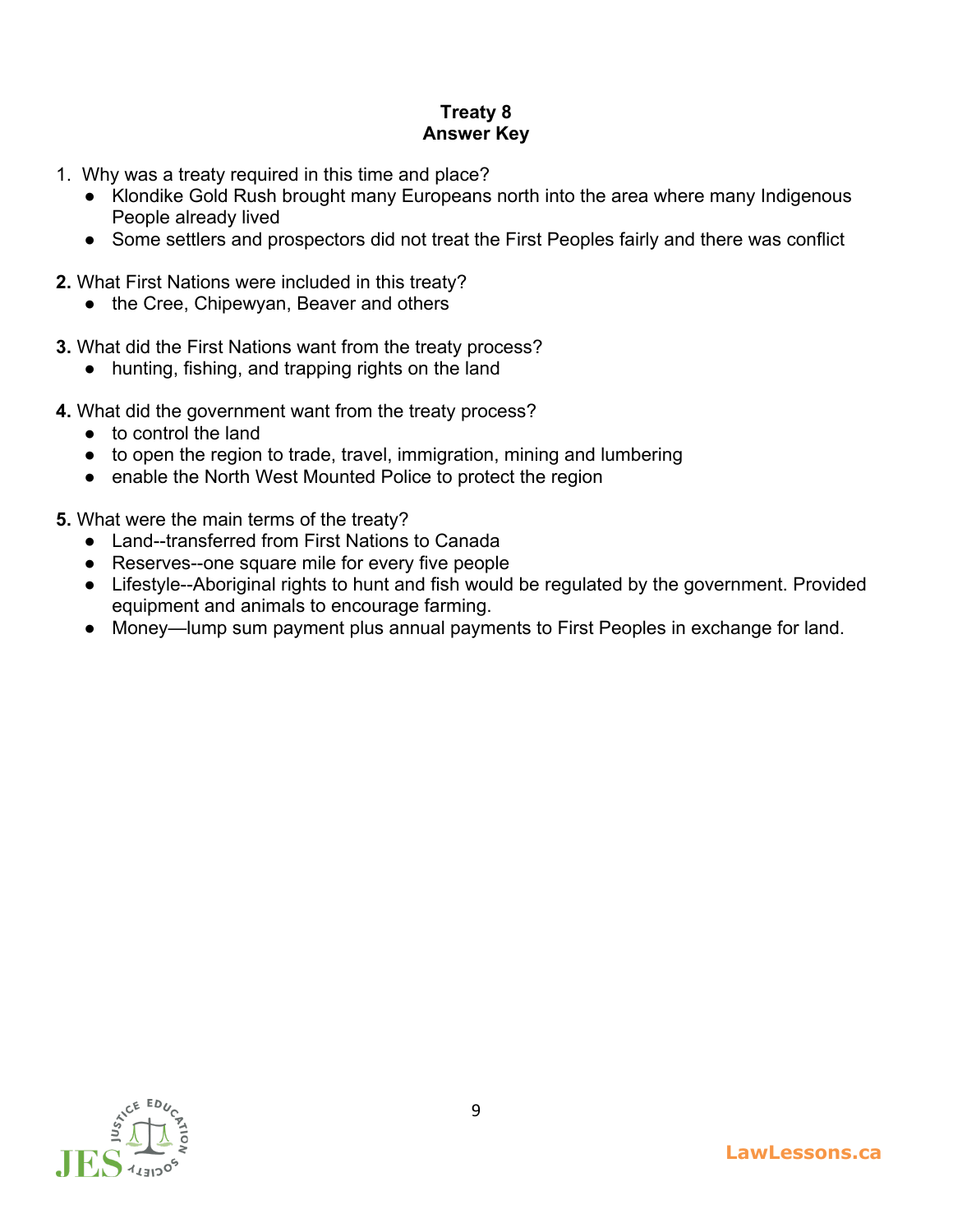## **Tsilqhot'in Decision**

*The Tsilqhot'in (Chilcotin) decision by the Supreme Court of Canada on June 26, 2014, granted the declaration of Indigenous title to more than 1,700 square kilometres of land in British Columbia to the Tsilhqot'in Nation, the first time in Canada that Indigenous title had been confirmed. The ruling ended a complex legal journey which began in 1998, when the Tsilhqot'in Nation objected to British Columbia issuing private logging authorizations in their traditional territory.*

| Who made the decision?           |  |
|----------------------------------|--|
| When did they make the decision? |  |
| What was the decision?           |  |
| Why was the decision important?  |  |